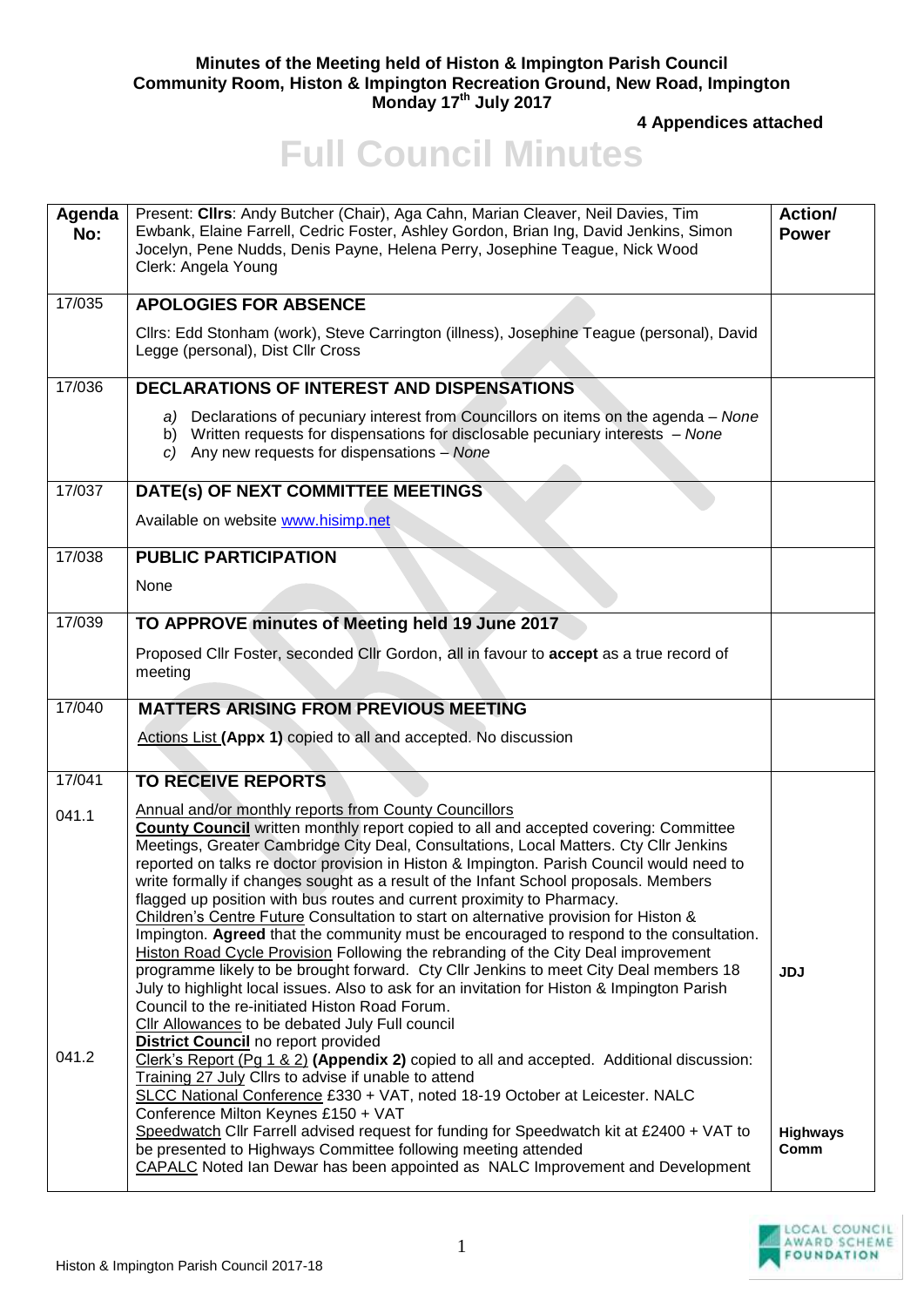|        | Manager on secondment from the Cambridgeshire County Association.<br><b>Histon Library Reading Scheme Cllr Cleaver to present awards 14 September</b>                                                                                                                                                                                                                                                                                                                                                                                                         | <b>MC</b> |
|--------|---------------------------------------------------------------------------------------------------------------------------------------------------------------------------------------------------------------------------------------------------------------------------------------------------------------------------------------------------------------------------------------------------------------------------------------------------------------------------------------------------------------------------------------------------------------|-----------|
| 041.3  | Chairs Report (Appx 3) copied to all and accepted. Additional discussion on:<br>Baptist Church Junction Improvements Understood to be mid-August schedule. Highways<br>Committee to consider range of letter delivery to include doctors, dentist, pharmacy.                                                                                                                                                                                                                                                                                                  |           |
| 041.4  | Website article planned<br>Any other Working Group / Task & Finish Group Reports<br>Community Park Project Working Party meeting held 17 July. Stakeholder meeting due 20<br>July. Cllr Davies gave update and presented up-dating report (Appx 4). Items highlighted:<br>- Solicitors now looking at Conditional Purchase Agreement, expect to be finalised next 5-6                                                                                                                                                                                         |           |
|        | weeks<br>- Extra Ordinary Meeting planned for 11 September for decision on signing CPA. No<br>commitment to a building proposed at that time                                                                                                                                                                                                                                                                                                                                                                                                                  |           |
|        | - Report for meeting 11 September will include estimates for various options<br>- Finance, Legal and Admin Committee undertaking a consultation exercise on spending                                                                                                                                                                                                                                                                                                                                                                                          |           |
|        | generally<br>- Affordable housing proposals discussed - "in perpetuity" aspect for Histon & Impington<br>residents                                                                                                                                                                                                                                                                                                                                                                                                                                            |           |
|        | - Work required by Working Party on demand for extra public open space<br>Primary School Development Task & Finish meeting held 11 July. Notes would be<br>circulated for all for information. Cllr Farrell expressed disappointment of proposals to<br>deliver only 10% renewable energy. Noted Parish Councils representatives would be<br>expected to attend Planning Committee meeting at County Council                                                                                                                                                  |           |
|        | Kings Meadow Working Party next meeting due 26 July re community event planning<br>Newsletter Editorial next meeting due 22 August<br>Neighbourhood Plan meetings held 15 June, 29 June, 13 July, meetings due 27 July.                                                                                                                                                                                                                                                                                                                                       |           |
|        | Meeting attended at Swavesey 20 June<br>High Street and Beyond Working Party meeting held 26 June. Now renamed Enterprise                                                                                                                                                                                                                                                                                                                                                                                                                                     |           |
|        | Standing Working Party. Cllr Jenkins reported on meeting held 17 July. Informal survey<br>work completed. Traders Forum meeting planned second half September. Cllr Cleaver<br>offered to carry out updated survey of users of High Street Car Park. Noted coherent                                                                                                                                                                                                                                                                                           | <b>MC</b> |
|        | Parking Policy required from Highways Committee<br>Health & Wellbeing Working Party meeting held 26 June. Cllr Payne reported on meeting<br>held 26 June. Research to be undertaken before next meeting on groups proactive in the<br>community. Input sought from the PPG/Dr Poole. Cllr Davies reported on plans for the<br>Mental Wellbeing Week October 7-14. Networking event organised by SCDC/HICOM.<br>HICOM working with the MWB Champion Annabell Webb and schools "Compassion<br>Therapy Scheme". Cambridge Innovative fund application to be made |           |
| 041.5  | Any Other Committee Chair Reports/Items for Decision<br>Recreation Committee informal meeting held 26 June, next meeting due 31 July.<br>Committee had met informally to consider the impact of a Community Park at Milton Road<br>and to discuss overstretched facilities at the Recreation Ground. Cllr Davies reported<br>Friends of Rec were looking at encouraging development of inclusive sport via Cambridge<br>based disabled sports group<br>Environment Committee next meeting due 15 August                                                       |           |
|        | Employment Committee next meeting due 15 September                                                                                                                                                                                                                                                                                                                                                                                                                                                                                                            |           |
| 17/042 | TO ACCEPT COMMITTEE REPORTS note actions and agree                                                                                                                                                                                                                                                                                                                                                                                                                                                                                                            |           |
| 042.1  | Planning Committee draft minutes 27 June provided to all and accepted. Next meetings<br>due 18 July, 8 August, 5 September                                                                                                                                                                                                                                                                                                                                                                                                                                    |           |
| 042.2  | Highways Committee draft minutes 22 and 27 June provided to all and accepted. Next<br>meeting due 14 September. Local Highways Initiative Walkabout due 1 August                                                                                                                                                                                                                                                                                                                                                                                              |           |
| 17/043 | TO RECEIVE FINANCE & ADMINISTRATION REPORT (Appx 2 Pgs 3-4)                                                                                                                                                                                                                                                                                                                                                                                                                                                                                                   |           |
| 043.1  | Finance, Legal and Administration Committee draft minutes 10 July provided to all and<br>accepted. Next meeting due 23 October. Further discussion on:<br>Forward Planning Cllr Jenkins reported on need for a better 3 year long term view.<br>Committees need to plan what they would like ideally to achieve, and when will happen,<br>taking advice from talking to the community. Template tol be issued in September                                                                                                                                    |           |
|        | Resident Questionnaire Last input received 18 months ago. Plan to re-run to gather views                                                                                                                                                                                                                                                                                                                                                                                                                                                                      |           |